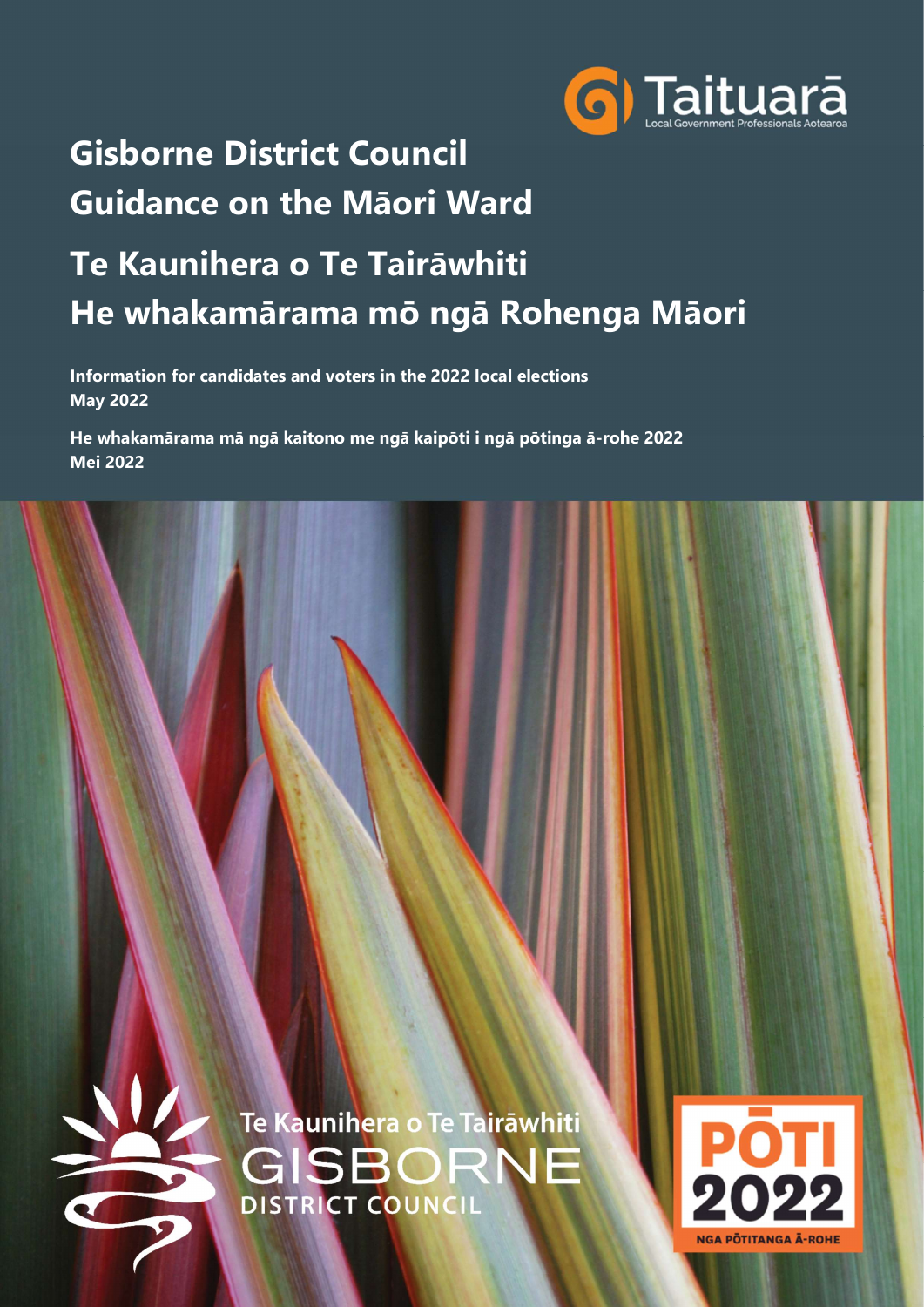## Gisborne District Council's Māori ward

What is a Māori ward, how to stand, and about the Māori electoral roll

## Te rohenga Māori o Te Kaunihera o Te Tairāwhiti

He aha te rohenga Māori, me pēhea te tū hei kaitono, ā, he aha te rārangi pōti Māori

#### What is a Māori ward? He aha ai te rohenga Māori?

Māori wards provide a way for Māori to contribute to decision-making and have representation at council. Gisborne District Council's Māori ward will represent Māori in our community so that our decision-making is fairer and more inclusive.

Electors enrolled on the Māori electoral roll will vote for candidates standing for the Māori ward. Similarly, electors enrolled on the general electoral roll will vote for candidates standing for the general ward.

The successful Māori ward candidates will become councillors at council. Councillors have a responsibility to represent their communities. Māori ward councillors will have a particular responsibility to represent people of Māori descent and bring forward Māori views and aspirations. However, they also represent the entire community in our District.

Māori representation does not replace nor replicate general and specific statutory commitments and/or obligations to involve tangata whenua in decision-making.

"Wards" are the parts of a council area that have been determined by population and communities of interest. These can be either general wards or Māori wards.

#### Council resolution to establish one or more Māori wards Te whakatau o te Kaunihera ki te whakatū rohenga Māori

Councils are required to provide opportunities for Māori to contribute to the decisionmaking processes under the Local Government Act 2002. Establishing a Māori ward is one way for our Council to achieve this.

The establishment of Gisborne District Council's Māori ward was initiated by a resolution Council passed that the District be divided into one or more Māori wards (Local Electoral Act 2001 section 19Z).

#### How the law on Māori wards and constituencies changed in 2021 Te whakarerekētanga a te ture i 2021 mō ngā rohenga Māori me ngā rohenga auraki

Until 2021, the legislation allowed a council resolution establishing Māori wards to be overturned by a poll. The process was that a petition signed by 5% of the electors of a district, city or region could demand a poll on whether a local authority's decision to establish one or more Māori wards should be countermanded.

The Local Electoral (Māori Wards and Māori Constituencies) Amendment Act 2021 repealed the poll provisions by:

• extending the deadline for local authorities to resolve to establish one or more Māori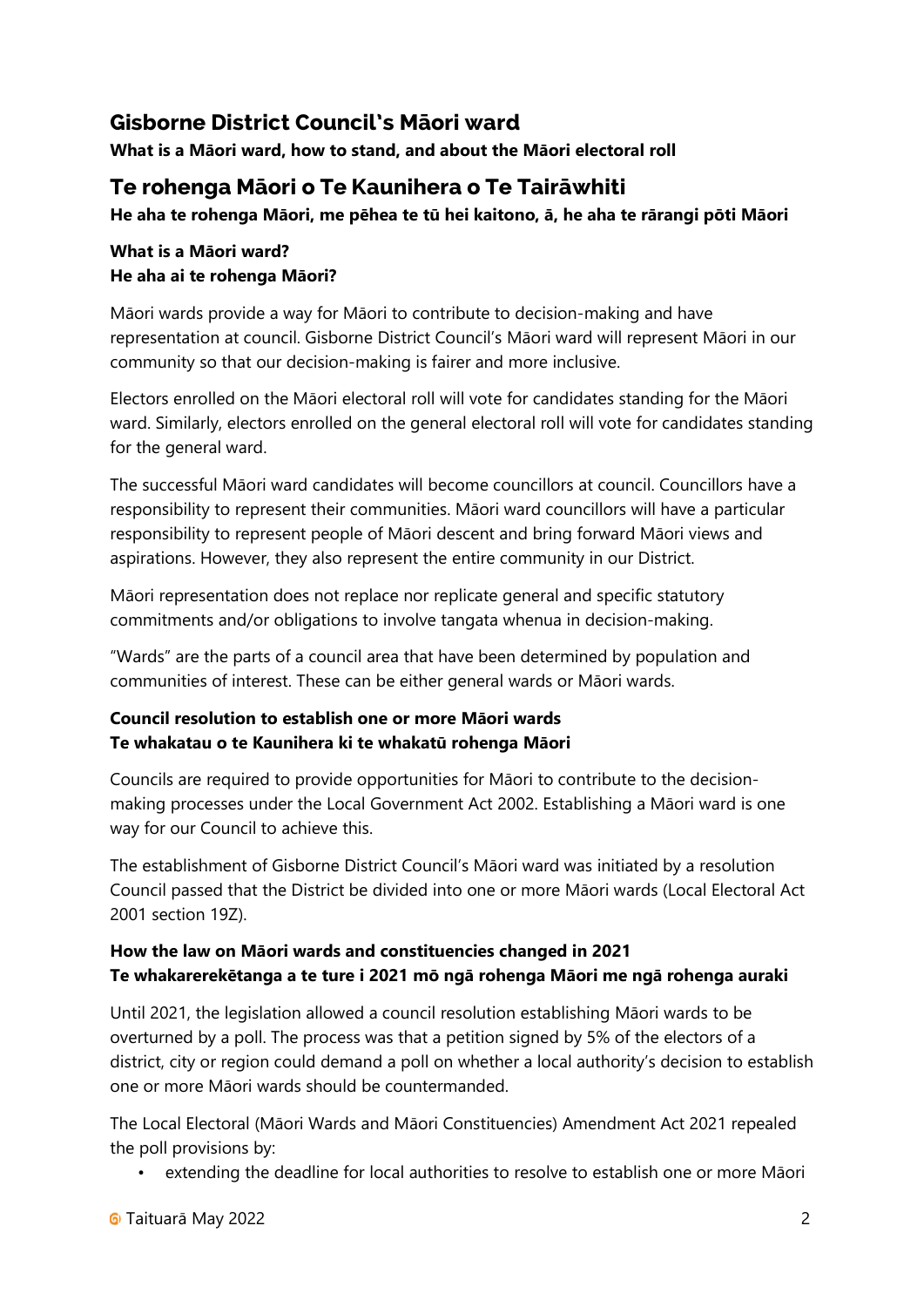wards to 21 May 2021 (rather those resolutions being required to have been made by 23 November 2020). This was a 'one-off' provision. This provided local authorities with a fresh opportunity to make decisions on Māori wards for the 2022 local elections

- removing the ability for electors to bring a petition requiring a poll on the introduction of Māori wards. Therefore, the only way Māori wards will not be established in those areas is if the council itself resolves to undo its decision
- removing the ability for local authorities to resolve to hold binding polls on whether to establish Māori wards (although non-binding polls may continue to be conducted)
- providing that past polls, or council resolutions to hold binding polls, on whether to establish Māori wards cease to have any effect.

Gisborne District Council resolved to establish one or more Māori wards in 2020.

#### Representation review

#### Te arotakenga o ngā Kaikaunihera

Following our Council resolution to establish one or more Māori wards, we consulted with our community to help decide on what was a fair and effective number of elected members to have, how they were elected, and whether they were elected from wards or "at large" across the whole district, or by a mix of both. We also looked at the boundaries, names of wards and communities of interest.

Following the feedback, we looked at the options against the requirements of the Local Electoral Act 2001, the general electoral population; the Māori electoral population; the total number of elected members allowed under legislation; and the proportion to be elected from Māori wards.

We considered:

- The number of councillors we should have
- $\bullet$  How councillors are elected by ward or 'at large' or a mix
- How many people are represented by each councillor
- Whether our communities would be fairly and effectively represented
- How many wards we should have and the names of those wards
- How Māori wards will be established and structured
- Whether any changes to wards or ward boundaries were needed.

#### Representation Arrangements for Gisborne District Council Ngā Whakaritenga o ngā Kaikaunihera mō Te Kaunihera o Te Tairāwhiti

After considering all the different options and following a determination from the Local Government Commission, Gisborne District Council is to have the following representation arrangements:

#### 1 mayor

13 councillors in total, being:

- 8 general ward councillors elected district-wide from the Tairāwhiti General Ward
- 5 Māori ward councillors elected district-wide from the Tairāwhiti Māori Ward.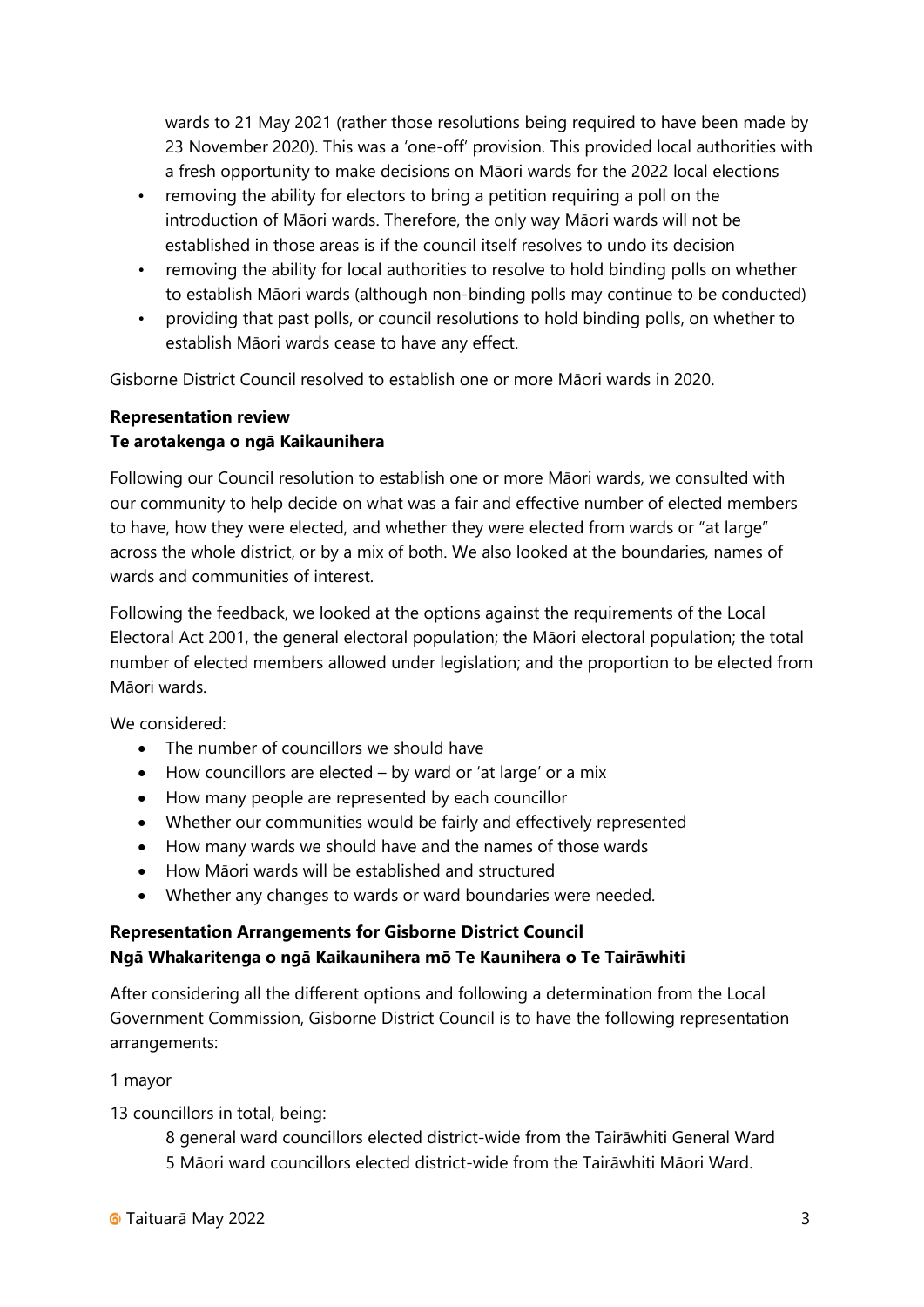The new arrangements mean that the electors on the Māori electoral roll will be able to vote at the next election for:

- the mayor
- the 5 Māori ward councillors.

## About standing for a Māori ward

#### Eligibility criteria and nominees

## He whakamārama inā tū ana koe mō te rohenga Māori Ngā paearu māraurau me ngā kaitono

To be eligible to stand for a Māori ward, a candidate must be a New Zealand citizen and their name must be on the Parliamentary Electoral Roll anywhere in New Zealand. They do not need to reside in the area (ward) for which they are standing, and they do not need to be of Māori descent.

They will need to be nominated by two electors whose names appear on the Māori electoral roll within the area of election for which the candidate is standing.

Equally, if a candidate is on the Māori electoral roll they can stand in a general ward, and will need to be nominated by two electors whose names appear on the general electoral roll within the area of election for which they are standing.

Other requirements are that:

- The candidate or their spouse/partner must not have concerns or interests in contracts over \$25,000 with the council.
- If the candidate is subject to a Court Order under section 31 of the Protection of Personal and Property Rights Act 1988, they should take legal advice.
- If the candidate is an employee of the council, they must resign before taking up their position as an elected member. The rules of some councils may require them to take leave for campaigning prior to the election.

There are not any formal qualifications required to become a candidate in the local elections. Elected members come from all walks of life and generally have a desire to serve their community.

#### Some skills that will help candidates run for election and be a successful councillor Ngā pukenga hei awhi i ngā kaitono i ngā whakaritenga pōti kia kaikaunihera angitu ai a ia

Two skills that will assist candidates with their campaign are being able to publicly present their own opinions confidently, and being able to listen to the views of the people that they will be representing.

The following capabilities are useful in the elected member role, either some or all of them:

- knowledge of the Gisborne District community
- quality decision-making
- political acumen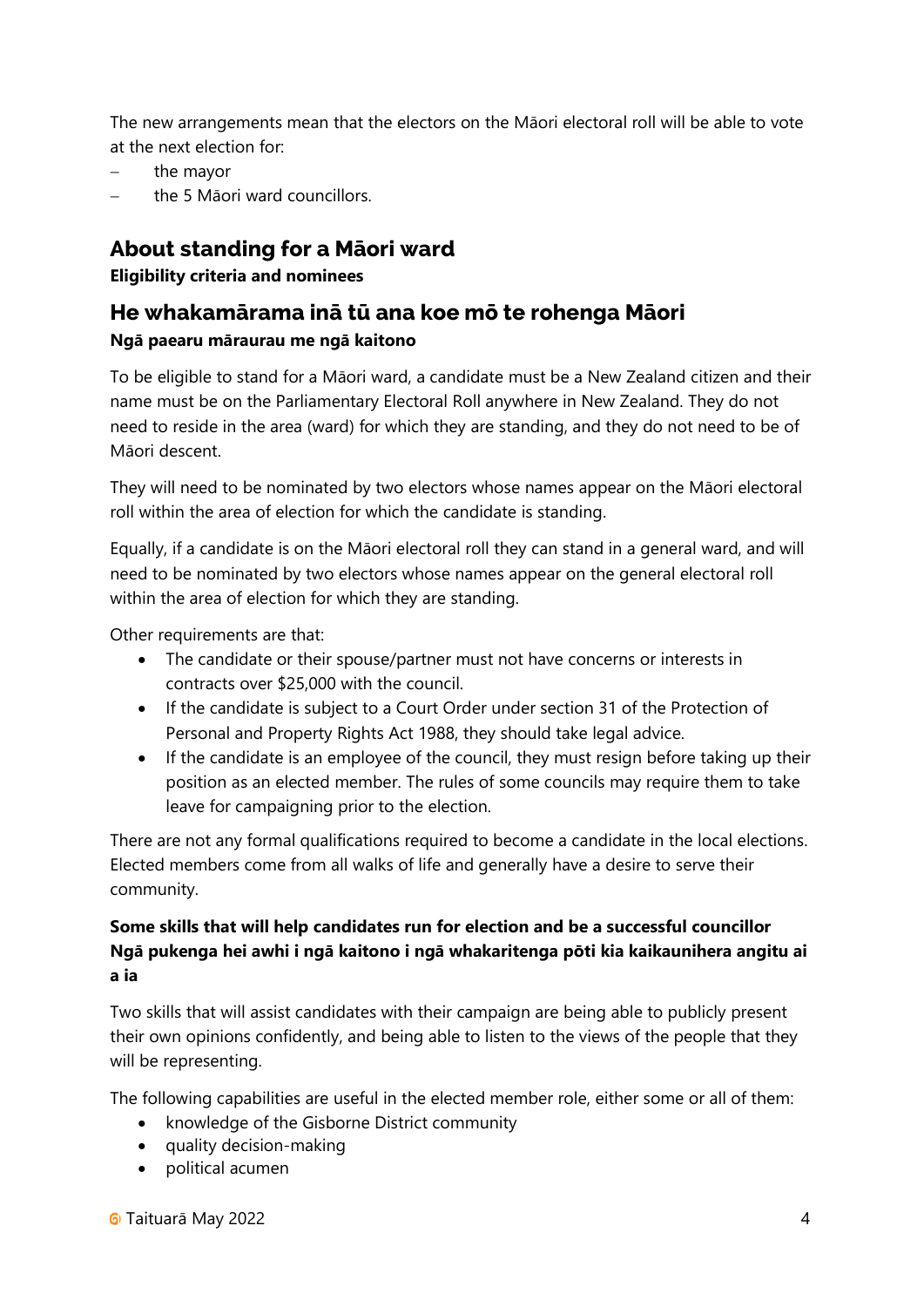- leadership
- cultural awareness
- strategic thinking
- knowledge and understanding of Gisborne District Council and local government
- communication and engagement
- relationship building and collaboration
- knowledge of the Tiriti o Waitangi
- influencing and negotiating
- prudent and responsible
- time management.

#### Affiliations

#### Ngā hononga

The nomination paper provides a space for a candidate to put an affiliation. An affiliation is described in section 57(3) of the Local Electoral Act 2001 as "an endorsement by any organisation or group (whether incorporated or unincorporated)".

Candidates who are not part of a political party or group sometimes identify their affiliation as "Independent" or leave as blank (if left blank, nothing will show alongside the name of the candidate on the voting document).

A candidate requiring a specific party affiliation should have authority to adopt the affiliation from the party, organisation or group concerned (i.e. the electoral officer may require a letter of consent from the party, organisation or group giving its consent for the candidate to use the affiliation). This is a safety measure to avoid any illegal adoption of party, group or organisation affiliations.

If candidates wish to list whānau, hapū or iwi details as an affiliation, an endorsement or confirmation letter from a Marae, Whānau Trust, Iwi Authority, or other Māori organisation would be required. It is acknowledged whakapapa is a birth right and situations may occur where candidates may not feel they need to provide proof, in which case whakapapa can be highlighted in the context of the candidate profile statement and other forums and activities.

Situations may arise where the same affiliation is given by two or more candidates, or a candidate provides multiple affiliations. If a candidate provides multiple affiliations, an electoral officer may require multiple endorsement or confirmation letters.

Note that there are length limits to a candidate's affiliation. The voting document and candidate booklet allow 38 characters before the affiliation truncates.

No affiliation that might cause offence to a reasonable person, or is likely to confuse or mislead electors, will be accepted by the electoral officer.

### Candidate profile statement He kupu whakamārama a te kaitono

Candidates may provide the electoral officer with a candidate profile statement with their nomination. This is a statement of up to 150 words containing information about themselves, their policies and intentions if elected to office. The profile may include a recent passport size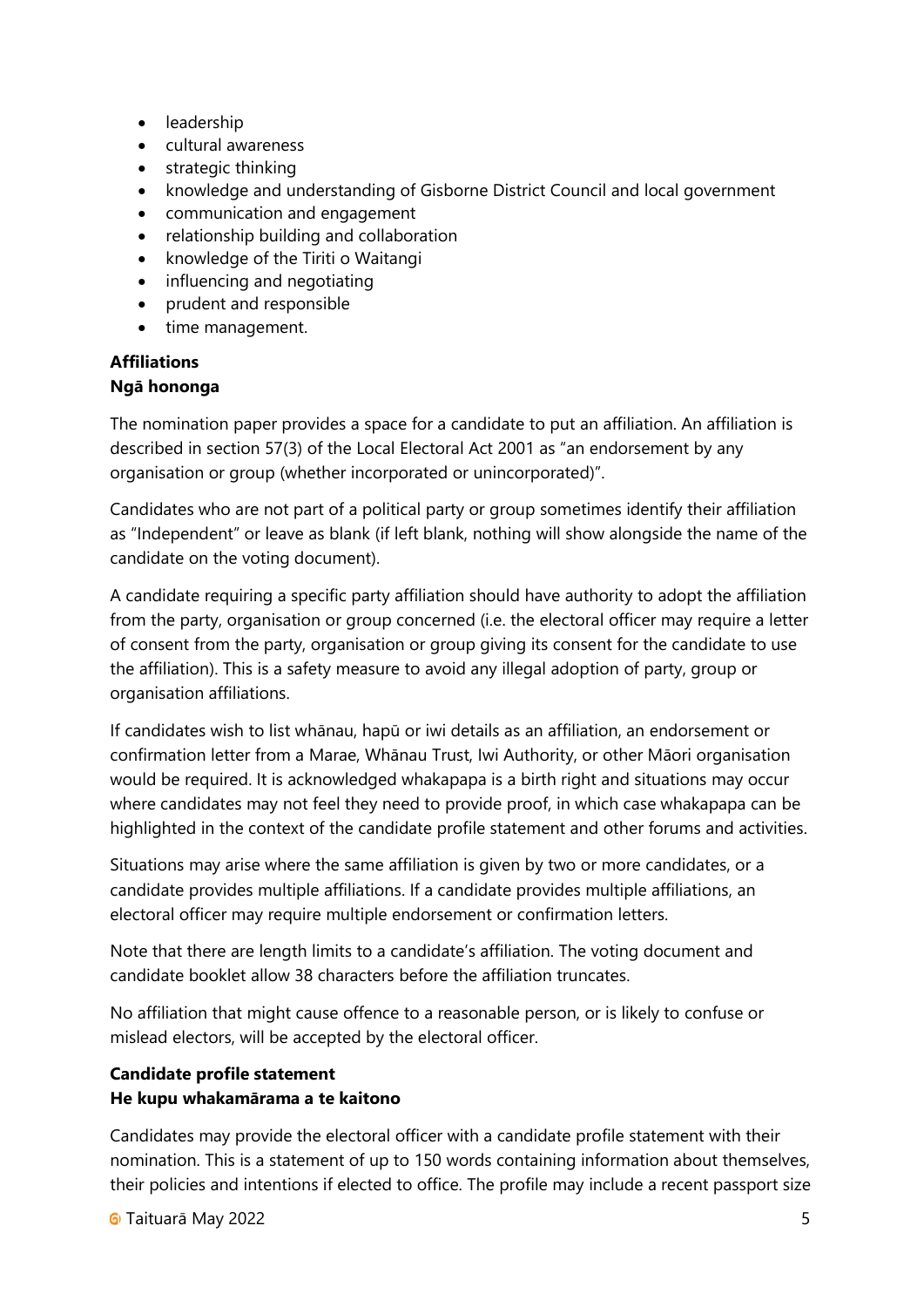photograph. The candidate profile statement must be true and accurate. The electoral officer is not required to verify or investigate any information included in this statement and it will be included with the voting document sent to each elector.

If candidates choose not to supply a profile statement or photograph, then a message will appear in the profile booklet that a statement/photograph was not supplied by the candidate.

If a candidate profile statement is submitted in Māori and English, the information contained in each language must be substantially consistent with the information contained in the other language. Therefore, in the case where a candidate includes a mihi or greeting as part of a candidate profile statement provided in Māori, the mihi or greeting should be explained in the English version in a manner substantially consistent with the Māori version - still within the 150-word limit.

If a candidate is standing for more than one position, they are allowed a candidate profile statement for each position.

In addition, the candidate profile statement –

- must state whether or not the candidate's principal place of residence, being the address in respect of which the candidate is registered as a parliamentary elector, is in the local government area for which the candidate seeks election (for example, either "My principal place of residence is in the Tairāwhiti Māori Ward area" or "My principal place of residence is not in the Tairāwhiti Māori Ward area"); and
- if the candidate is seeking election to any other positions in elections to which the Local Electoral Act 2001 applies, must specify each position and state that the candidate is seeking to be elected to the positions.

These statements are not counted as part of the 150-word limit.

#### How much does it cost to lodge a nomination? E hia te utu ki te tuku tō ingoa hei kaitono?

It costs \$200 incl. GST to lodge a nomination for each position standing. The funds must be deposited to the electoral officer by close of nominations (midday 12 August 2022).

#### When are nominations open? Inahea puare ai te wā mō ngā kaitono?

Nominations open on Friday 15 July and close on Friday 12 August 2022 at midday and must be lodged with the electoral officer or an electoral official.

Do not leave lodgement until the last day because if there are any problems with the details provided there might be insufficient time to resolve them and you could miss out.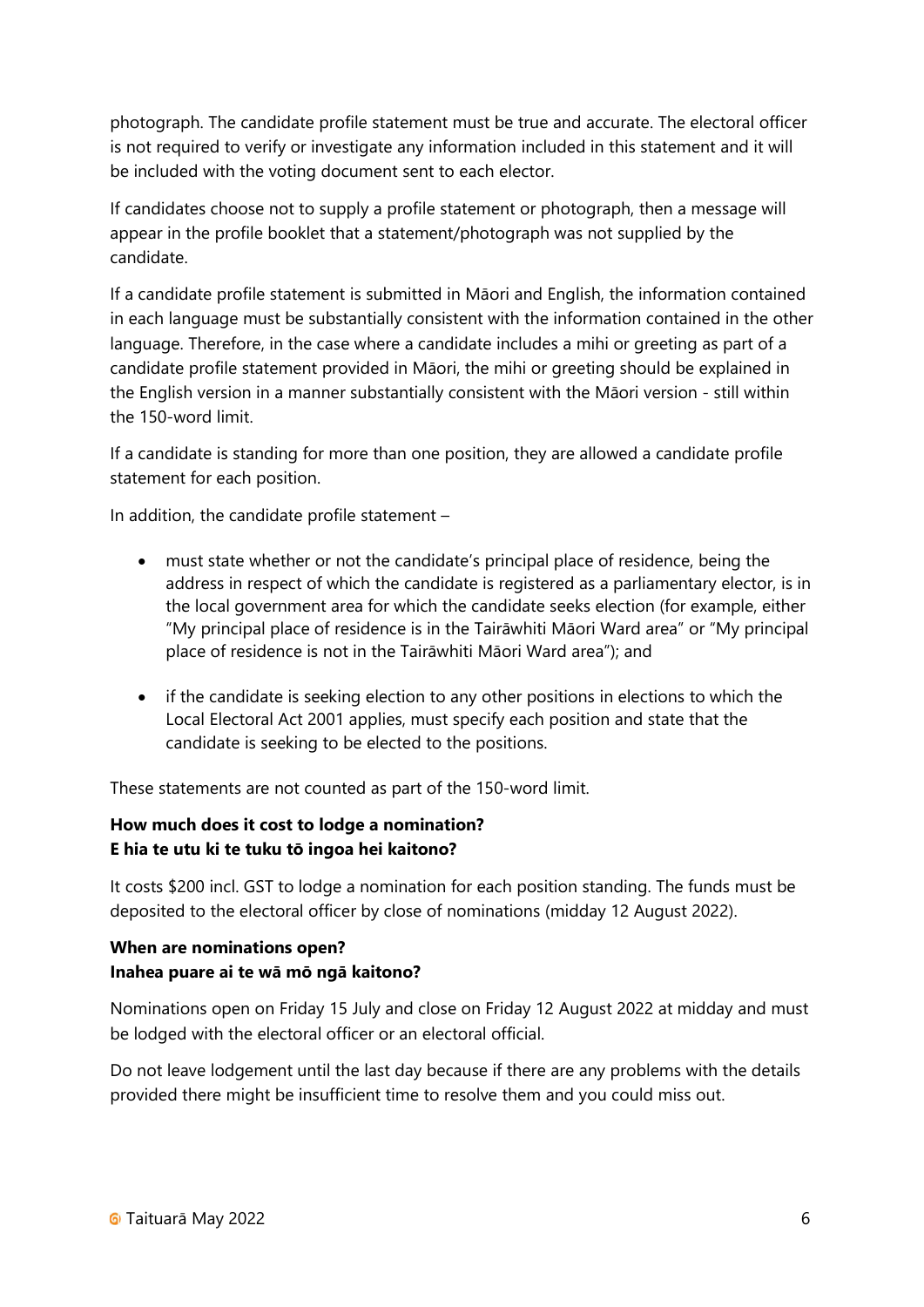## About voting in a Māori ward He whakamārama inā pōti ana koe i te rohenga Māori

An elector must be on the Māori electoral roll to vote for a candidate standing in a Māori ward.

#### Voting documents will look different Ka rerekē te āhua o ngā pepa pōti

Voting documents will be different than previous local elections for those on the Māori electoral roll. They will be able to vote for the mayor and for candidates standing in the Māori ward. They will not be able to vote for candidates standing in the general ward.

#### Who can be on the Māori electoral roll? Ko wai ka uru atu ki te rārangi pōti Māori?

Only New Zealand Māori and the descendants of New Zealand Māori can choose to be on the Māori electoral roll. For those who are enrolling for the first time, they can choose if they want to be on the Māori electoral roll or the general electoral roll.

#### How to enrol for the first time Me pēhea inā pōti ana koe mo te wā tuatahi

An application for registration as a parliamentary elector can be made online here https://vote.nz/

The identity verification needed is a New Zealand driver licence, New Zealand passport or RealMe verified identity.

If people are not able to enrol online, they can enrol or update their details in other ways, more information can be found here https://vote.nz/enrolling/enrol-or-update/other-waysto-enrol/ on the Electoral Commission website or they can call 0800 36 76 56 to arrange for forms to be sent to them directly.

#### How to change rolls Te whakarerekētanga o ngā rārangi pōti

New electors of Māori descent can choose to be on the general or the Māori electoral roll when they enrol. Electors who are already enrolled are not able to change whether they are on the general or the Māori electoral roll before the local elections in October 2022.

The Māori Electoral Option governs the process for changing electoral rolls and this can only be done every five years after each five-yearly population census. The next Māori Electoral Option is planned for 2024.

However, the Government has recently consulted with the public about changing the timing and frequency of Māori Electoral Option and may make legislative changes in 2023. Regardless, any changes will be too late to affect the process before October 2022.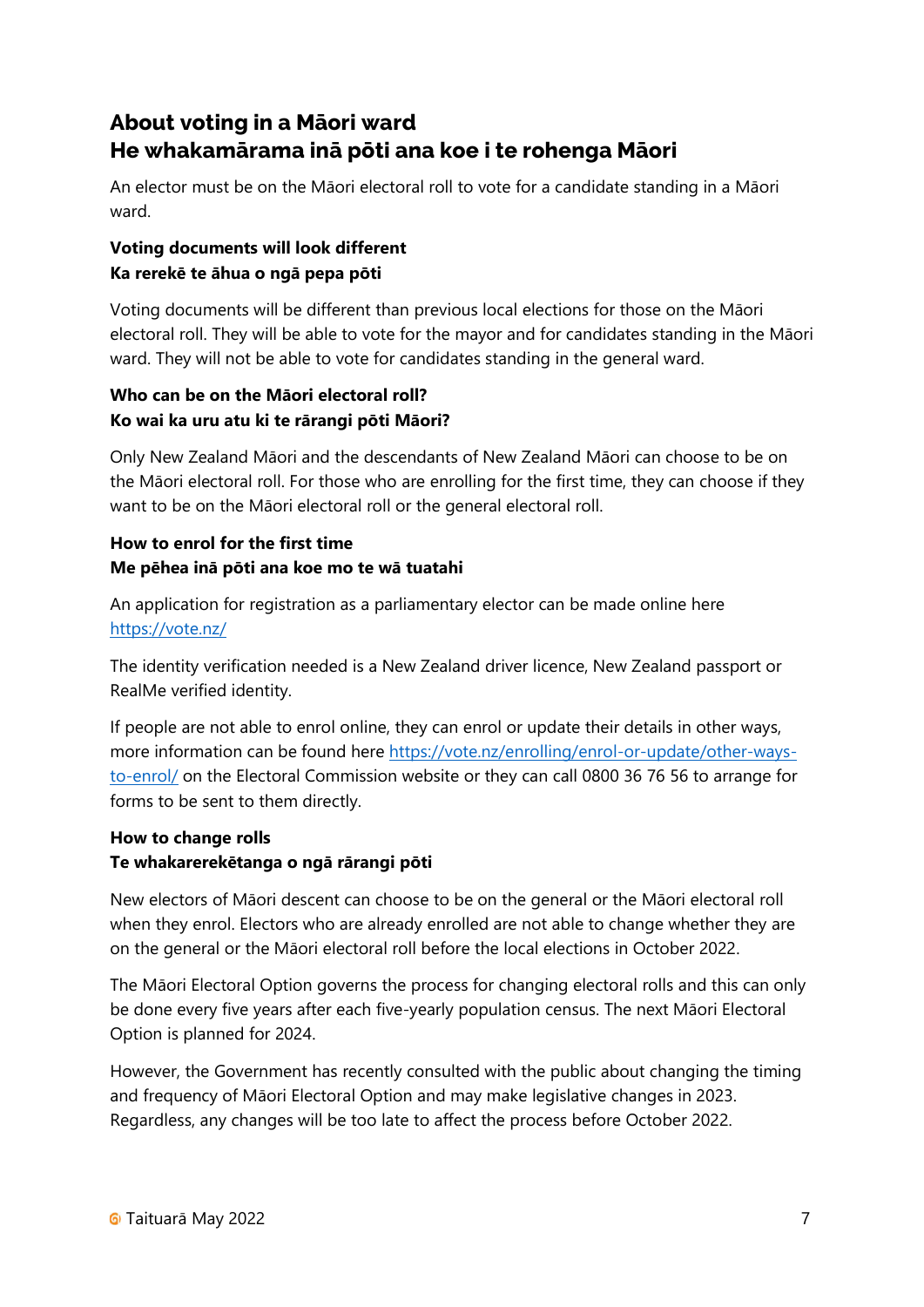#### Voting by mail Te pōti mā te pōhi

Electors who are enrolled on the Māori electoral roll or the general electoral roll by Friday 12 August 2022 will receive their voting document in the mail. People can still enrol after this date but they will need to cast a special vote.

The local authority elections are postal elections. Voting documents will be delivered between Friday 16 to Wednesday 21 September 2022 and include a free return envelope. It is recommended votes be posted back to a NZ Post post box by Tuesday 4 October 2022 to ensure we get them before the close of voting. After 4 October 2022, votes are able to be returned to any of our Council's secure ballot boxes which we will have set up in Council facilities and in the community. More information about this will be on our website closer to the election. The close of voting is Saturday midday 8 October 2022.

#### Electoral system Te pūnaha pōti

The STV electoral system will be used for the Gisborne District Council elections for the first time.

STV stands for single transferable voting and is a preferential system of voting where you can rank as few or as many candidates as you like. It is a single vote which can be transferred between candidates to ensure the vote contributes to the election of at least one candidate and is not wasted. If a popular candidate does not need all the votes they receive, a proportion is transferred to the voter's next preference. On the other hand, if a candidate is not popular and receives few votes, those votes are transferred to a voter's next preference.

## More Information He whakamārama anō

If you have more questions, there is more information on our website here www.gdc.govt.nz, or contact our Electoral Officer or Deputy Electoral Officer details below.

#### Electoral Officer

Dale Ofsoske, Independent Election Services Ltd Electoral Office: Level 2, 198 Federal Street, Auckland Phone: 0800 922 822 Email: dale.ofsoske@electionservices.co.nz

#### Deputy Electoral Officer

Heather Kohn, Gisborne District Council 15 Fitzherbert Street, Gisborne Phone: 06 867 2049 Email: heather.kohn@gdc.govt.nz